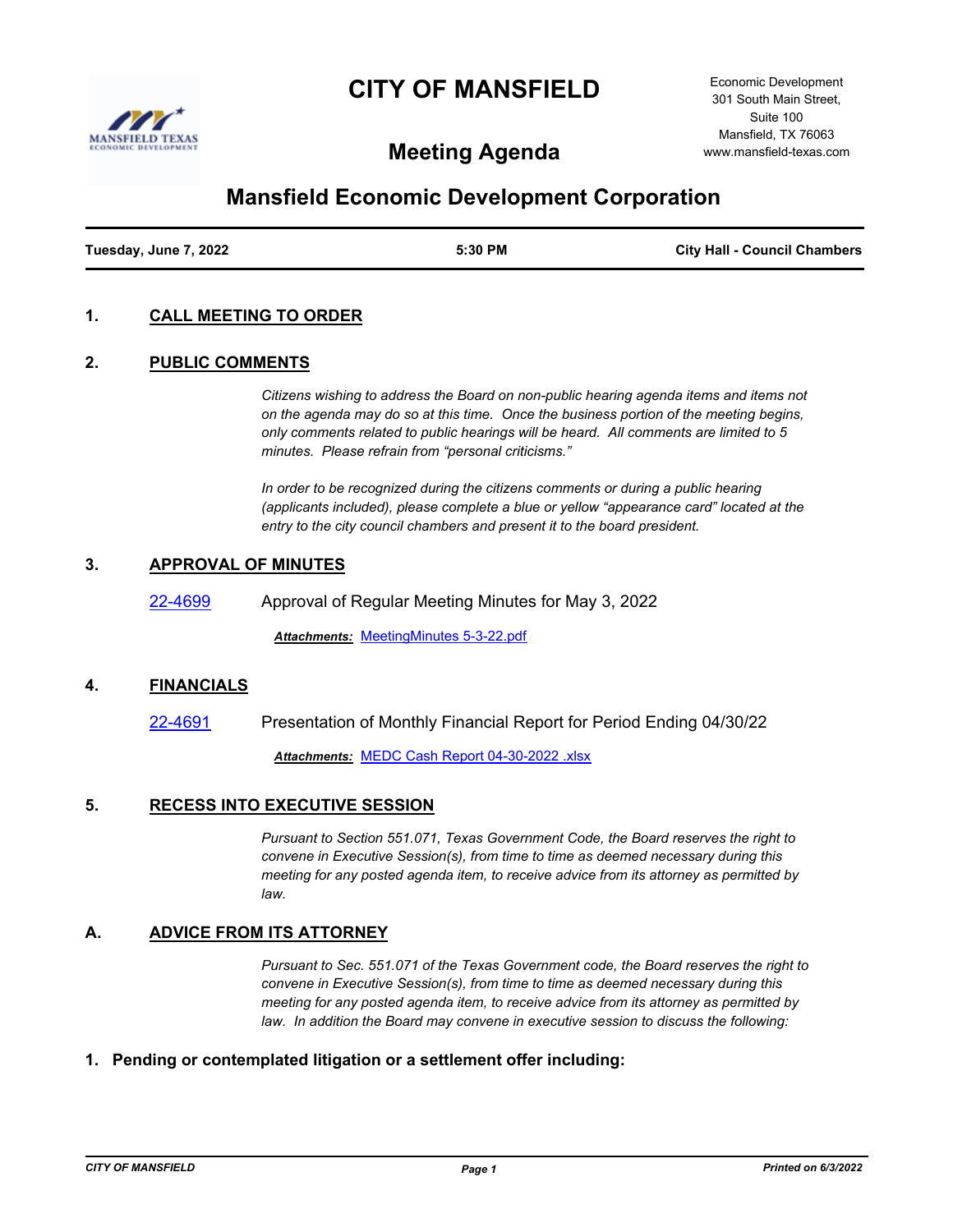# **2. A matter in which the duty of the attorney to the governmental body under the Texas Disciplinary Rules of Professional Conduct of the State Bar of Texas clearly conflicts with the chapter.**

# **B. REAL ESTATE DELIBERATION**

*Pursuant to Sec. 551.072, deliberation regarding the purchase, exchange, lease or value of real property.*

#### **C. PERSONNEL MATTERS**

*Pursuant to Sec. 551.074, deliberation regarding the appointment, employment, evaluation, reassignment, duties, discipline or dismissal of a public officer or employee.*

#### **D. SECURITY DEVICES**

*Pursuant to Sec. 551.076, deliberation regarding security personnel or devices.*

#### **E. ECONOMIC DEVELOPMENT**

*Pursuant to Sec. 551.087, deliberation regarding Economic Development Negotiations including (1) discussion or deliberation regarding commercial or financial information that the governmental body has received from a business prospect that the governmental body seeks to have locate, stay, or expand in or near the territory of the governmental body and with which the governmental body is conducting economic negotiations; OR (2) deliberation of a financial or other incentive to a business prospect described in (1) above.*

1. Staff Update and Board Discussion on Project 22-15, Potential Expansion of Existing Industrial Facility

#### **F. CRITICAL INFRASTRUCTURE**

*Pursuant to Sec. 418.183(f) of the Texas Government Code (Texas Disaster Act) regarding critical infrastructure.*

#### **6. RECONVENE INTO REGULAR SESSION**

# **7. TAKE ACTION PURSUANT TO EXECUTIVE SESSION**

#### **8. OLD BUSINESS**

[22-4698](http://mansfield.legistar.com/gateway.aspx?m=l&id=/matter.aspx?key=8812) Staff Update, Board Discussion, and Possible Action Regarding Request to Extend Completion Date for Sellmark Corporation Expansion Attachments: [MEDC -- Development and Performance Agreement Extension Request \(2022\).](http://Mansfield.legistar.com/gateway.aspx?M=F&ID=bb445b04-527a-4c3d-ac50-ffe38c087c64.pdf)

# **9. NEW BUSINESS**

# **10. BOARD MEMBER COMMENTS**